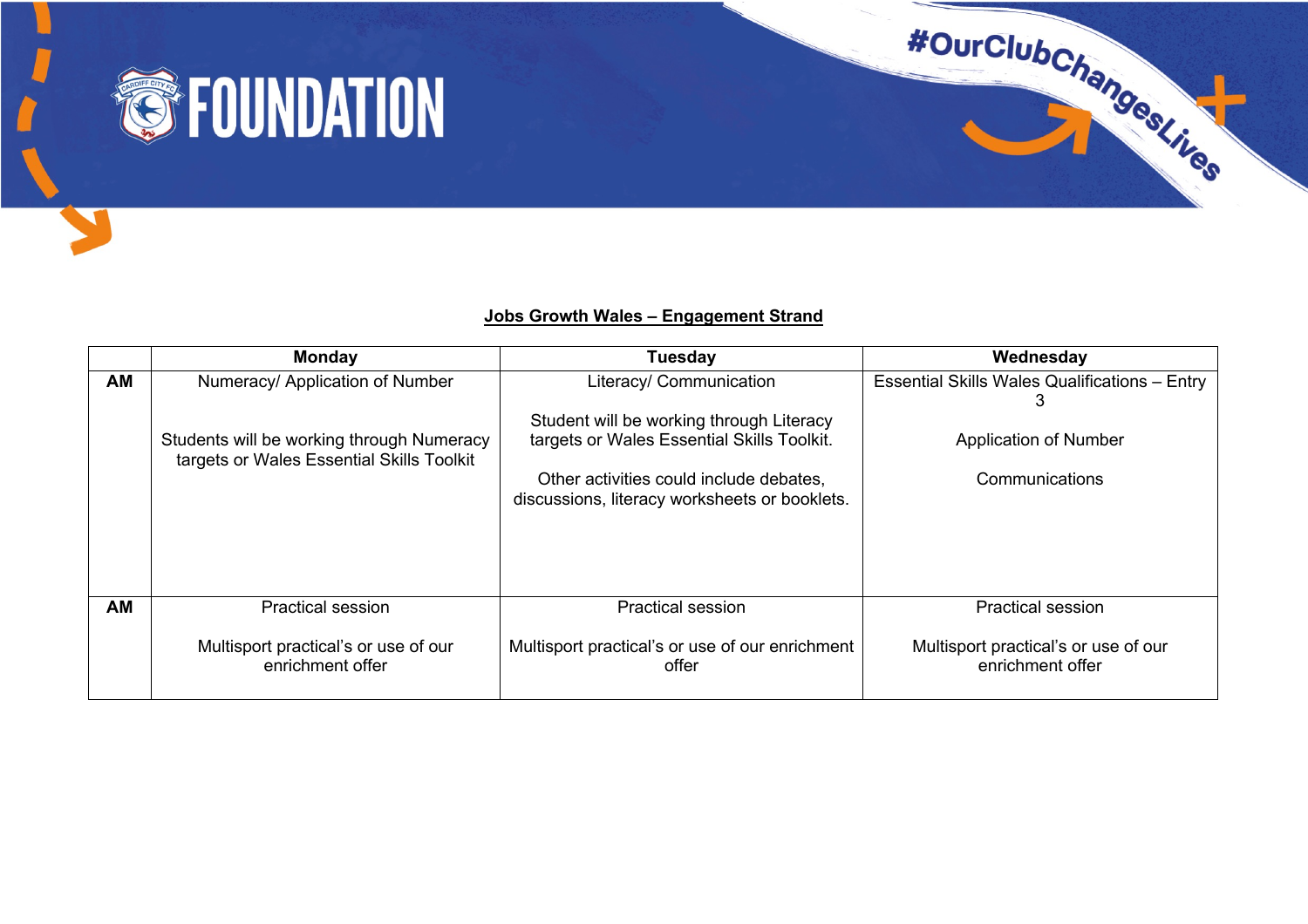

| <b>PM</b> | Specialist support lesson                                                                                                                                                                                                                                                                                                                                     | <b>BTEC Work Skills Qualifications - Entry 3</b>                                                                                                                                                                                 | Digital Literacy                                                                                                                                                                                                        |
|-----------|---------------------------------------------------------------------------------------------------------------------------------------------------------------------------------------------------------------------------------------------------------------------------------------------------------------------------------------------------------------|----------------------------------------------------------------------------------------------------------------------------------------------------------------------------------------------------------------------------------|-------------------------------------------------------------------------------------------------------------------------------------------------------------------------------------------------------------------------|
|           | This could be one of the following: -<br>Homelessness<br>Health<br>$\bullet$<br>Sexual Health<br>$\bullet$<br>Wellbeing<br><b>Mental Health</b><br>$\bullet$<br>Drug and Alcohol misuse<br><b>Welsh Culture Trip</b><br>$\bullet$<br>Current topics in the news that is<br>relevant to young people.<br>This could also be delivered by external<br>agencies. | This includes a series of units to be<br>completed by the student<br>Alternatively<br>Career Drop in talks<br>1-1 with employability and skills coordinator<br>or virtual work experience sessions with<br>speakers for schools. | Students will be working through Digital<br>Literacy targets or Wales Essential Skills<br>Toolkit.<br>Alternatively<br>Use of the afternoon for work tasters/<br>placements or catch-up lesson for work<br>outstanding. |
| <b>PM</b> | <b>Practical session</b>                                                                                                                                                                                                                                                                                                                                      | <b>Practical session</b>                                                                                                                                                                                                         | <b>Practical session</b>                                                                                                                                                                                                |
|           | Multisport practical's or use of our<br>enrichment offer                                                                                                                                                                                                                                                                                                      | Multisport practical's or use of our enrichment<br>offer                                                                                                                                                                         | Multisport practical's or use of our<br>enrichment offer                                                                                                                                                                |

#OurClubChangestings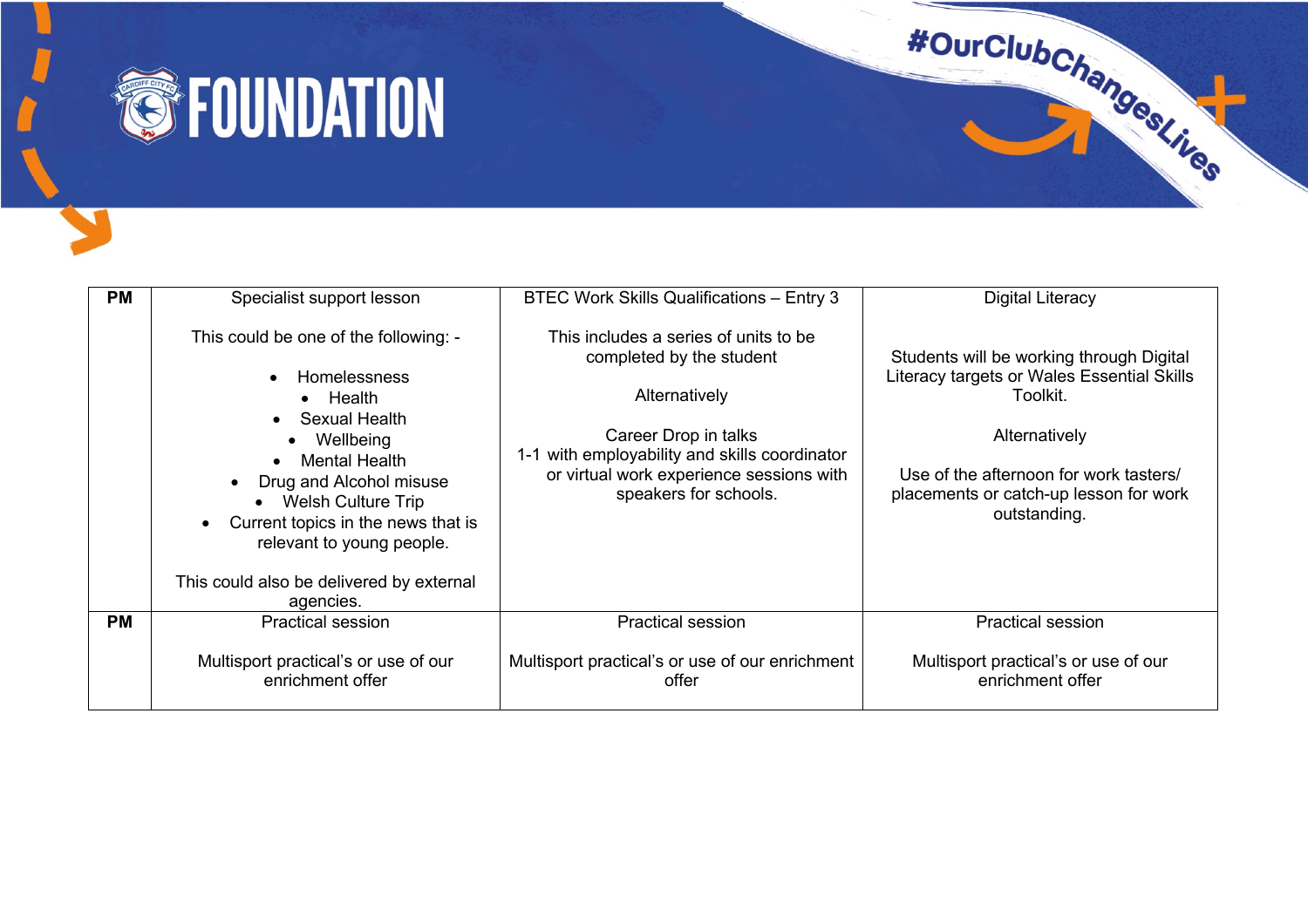

## **Jobs Growth Wales – Advancement Strand**

|           | <b>Monday</b>                   | Tuesday                     | Wednesday                     | <b>Thursday</b>                 | Friday                         |
|-----------|---------------------------------|-----------------------------|-------------------------------|---------------------------------|--------------------------------|
| AM        | Numeracy/ Application of        | Literacy/ Communication     | <b>Essential Skills Wales</b> | Digital Literacy                | Virtual work experience        |
|           | <b>Number</b>                   |                             | Qualifications - Level 1      |                                 | through speaker of the         |
|           |                                 | Student will be working     | or $2$                        |                                 | schools.                       |
|           |                                 | through Literacy targets    |                               | Students will be                |                                |
|           | Students will be working        | or Wales Essential Skills   | <b>Application of Number</b>  | working through                 |                                |
|           | through Numeracy                | Toolkit.                    |                               | <b>Digital Literacy targets</b> |                                |
|           | targets or Wales                |                             | Communications                | on Wales Essential              |                                |
|           | <b>Essential Skills Toolkit</b> | Other activities could      |                               | <b>Skills Toolkit.</b>          |                                |
|           |                                 | include debates,            |                               |                                 |                                |
|           |                                 | discussions, literacy       |                               |                                 |                                |
|           |                                 | worksheets or booklets.     |                               |                                 |                                |
| AM        | <b>Practical session</b>        | <b>Practical session</b>    | <b>Practical session</b>      | <b>Practical session</b>        | <b>Practical session</b>       |
|           |                                 |                             |                               |                                 |                                |
|           | Multisport practical or         | Multisport practical        | Multisport practical          | Multisport practical or         | Multisport practical or use of |
|           | use of our enrichment           | or use of our enrichment    | or use of our                 | use of our enrichment           | our enrichment offer           |
|           | offer                           | offer                       | enrichment offer              | offer                           |                                |
| <b>PM</b> | Specialist support lesson       | <b>BTEC Sport Level One</b> | <b>BTEC Sport Level One</b>   | Career Drop in talks            | Virtual work experience        |
|           |                                 | Qualification               | Qualification                 | 1-1 with employability          | through speaker of the         |
|           | This could be one of the        |                             |                               | and skills coordinator          | schools                        |
|           | following: -                    | Units include: -            | Units include: -              |                                 |                                |
|           |                                 |                             |                               | Alternatively                   | Alternatively                  |
|           | <b>Homelessness</b>             | Unit 11                     | Unit 11                       |                                 |                                |
|           | Health<br>$\bullet$             | Unit 12                     | Unit 12                       |                                 |                                |